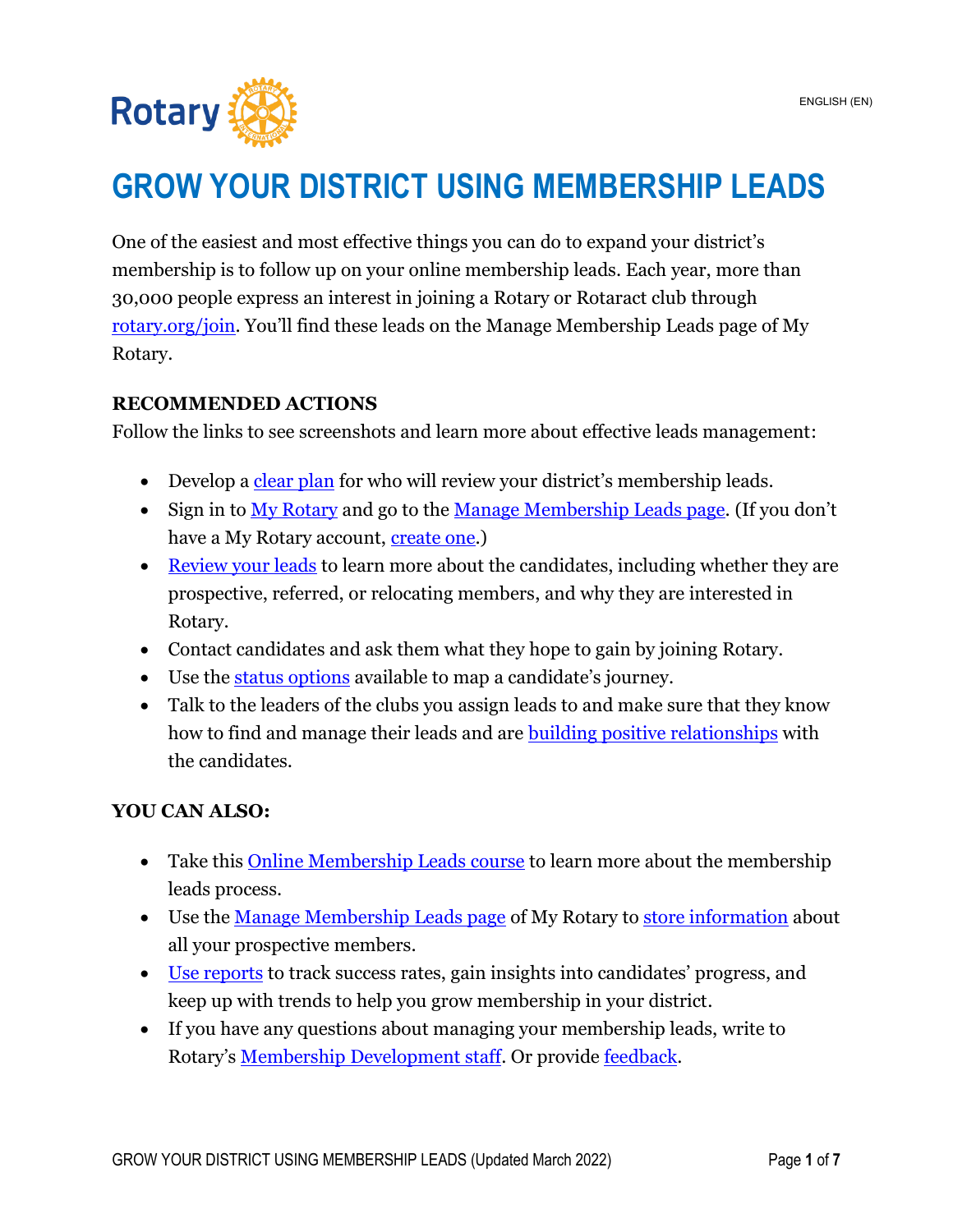## <span id="page-1-0"></span>**PLANNING**

Develop a clear plan for who will review your district's membership leads and take action.

- **District membership chairs:** You and the district governor will receive email notifications when a membership lead is assigned to your district. But as membership chair, you are the main person to manage these leads or delegate their management, according to your [responsibilities.](https://my-cms.rotary.org/en/document/district-membership-committee-chair-terms-and-responsibilities) Consult with other district leaders who know clubs in the candidates' areas well, including assistant governors, the district Rotaract chair, and the district Rotaract representative, before you assign the candidate to a Rotary or Rotaract club.
- **District governors:** You'll also receive email notifications about leads that are assigned to your district. Support the membership chair in making sure that your district's leads are being contacted promptly and assigned to clubs that fit their needs and preferences.
- **Assistant governors:** You'll receive email notifications about new membership leads only when a candidate is assigned to a club in your group. Because you work closely with a smaller number of clubs, you are more familiar with them and can advise the membership chair on what each club offers candidates.

## **REVIEWING CANDIDATE INFORMATION**

<span id="page-1-1"></span>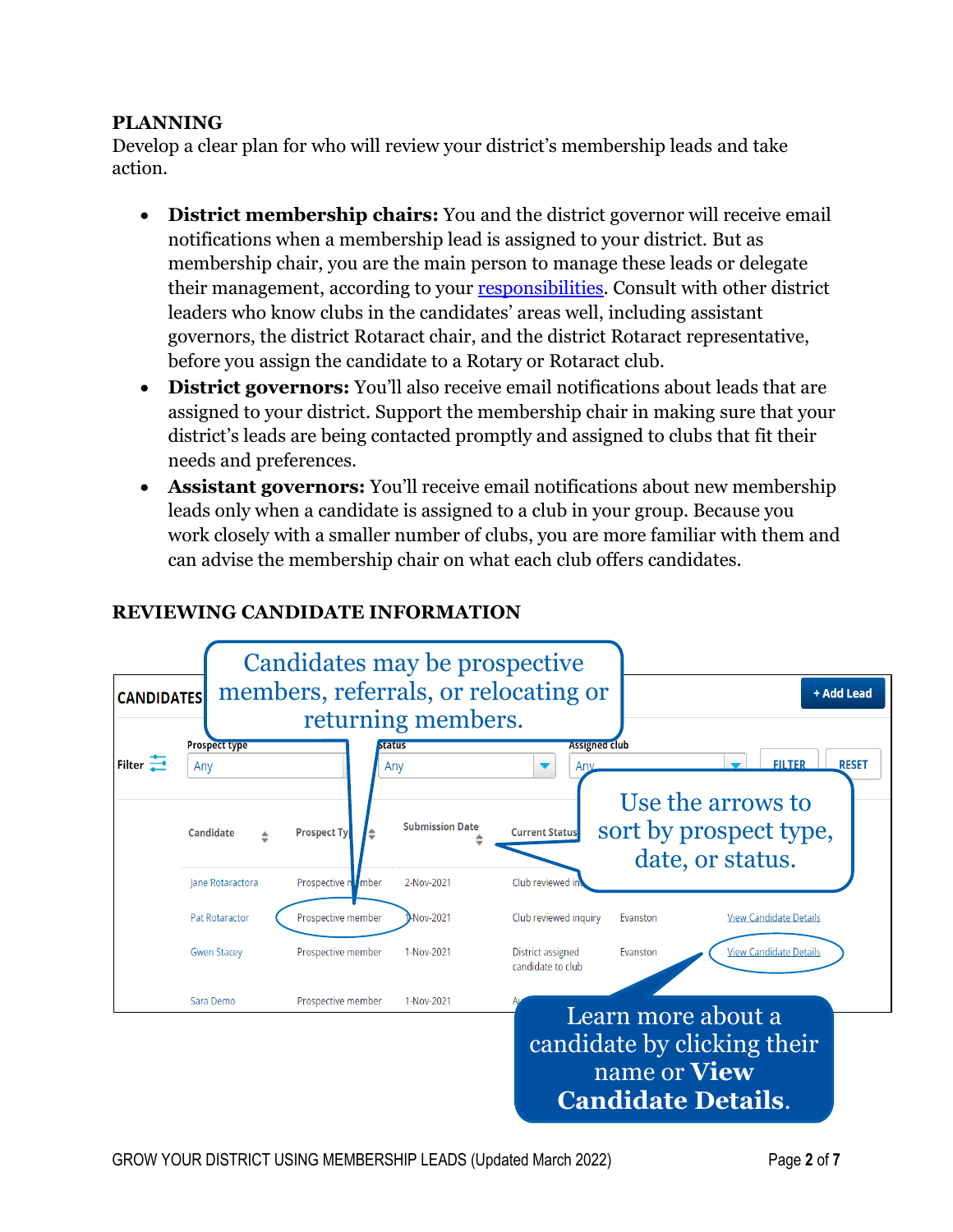Review all of your leads to learn more about the candidates, including what types of candidates they are:

- **Prospective members.** Each month, Rotary processes thousands of inquiries from people around the world who are interested in joining Rotary. These people are all around you, and they become the prospective members in your membership leads. They might be Rotary alumni who moved to your area or community members who heard about Rotary in the news or saw a club's billboard.
- **Referrals.** When one of our members refers someone who would be a great Rotaractor or Rotarian, that candidate may become a referral in your membership leads. And if you know such a person who isn't in your area or can't meet when your club meets, you can [refer them,](https://my.rotary.org/en/member-center/member-referral) too. When you make such a referral or act on a lead that has been referred to your club, you help expand Rotary's reach and increase our impact.
- **Relocating or returning members.** Be sure to check your leads for these members, who are moving to your area, want to join a different club, or have left Rotary or Rotaract but want to join again. And if you know a member who is moving or who wants to join a different club because of schedule conflicts or other obligations, keep them involved in Rotary by helping them find a new club.

#### [BACK TO TOP](#page-0-0)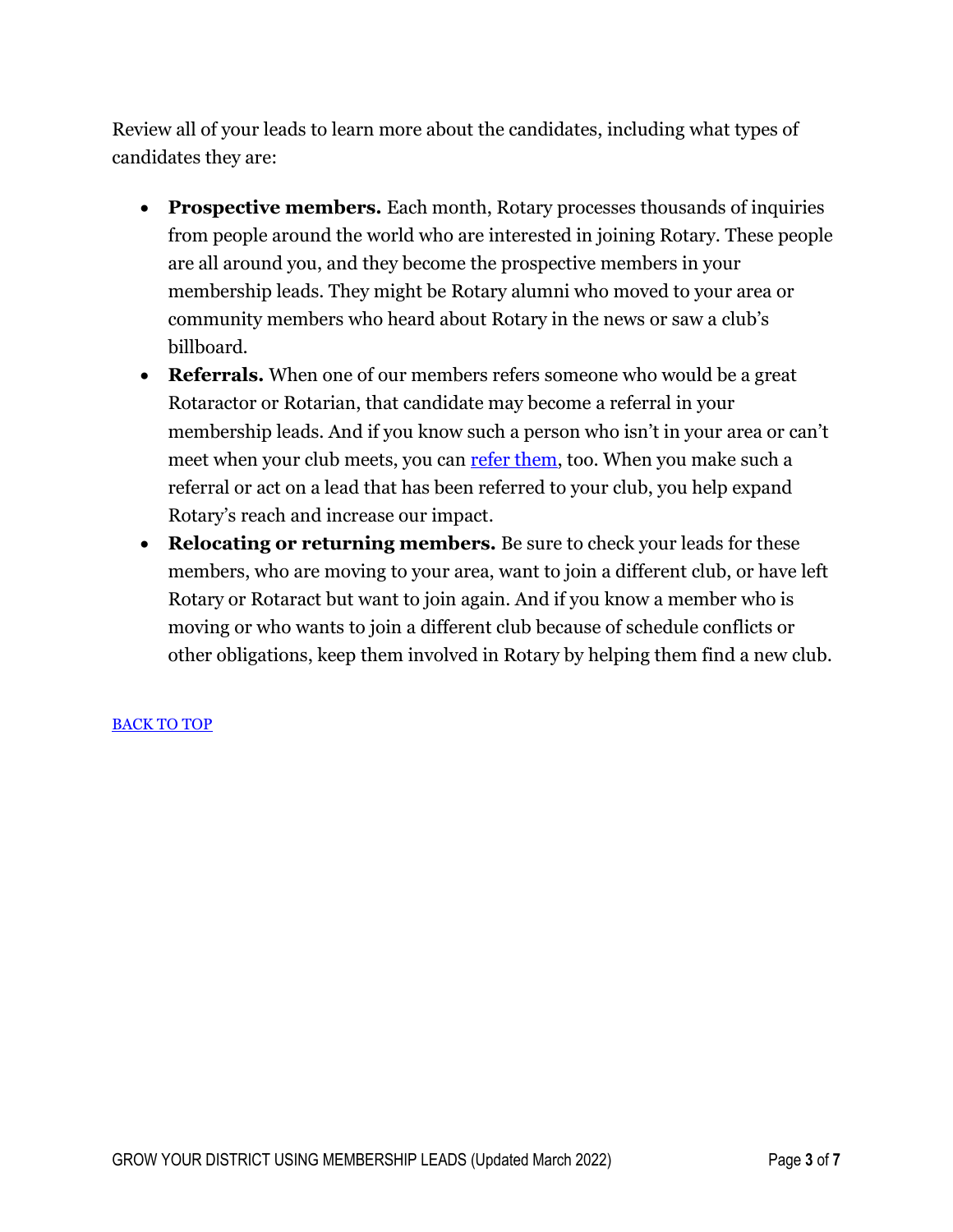<span id="page-3-0"></span>

Select a candidate to review additional details: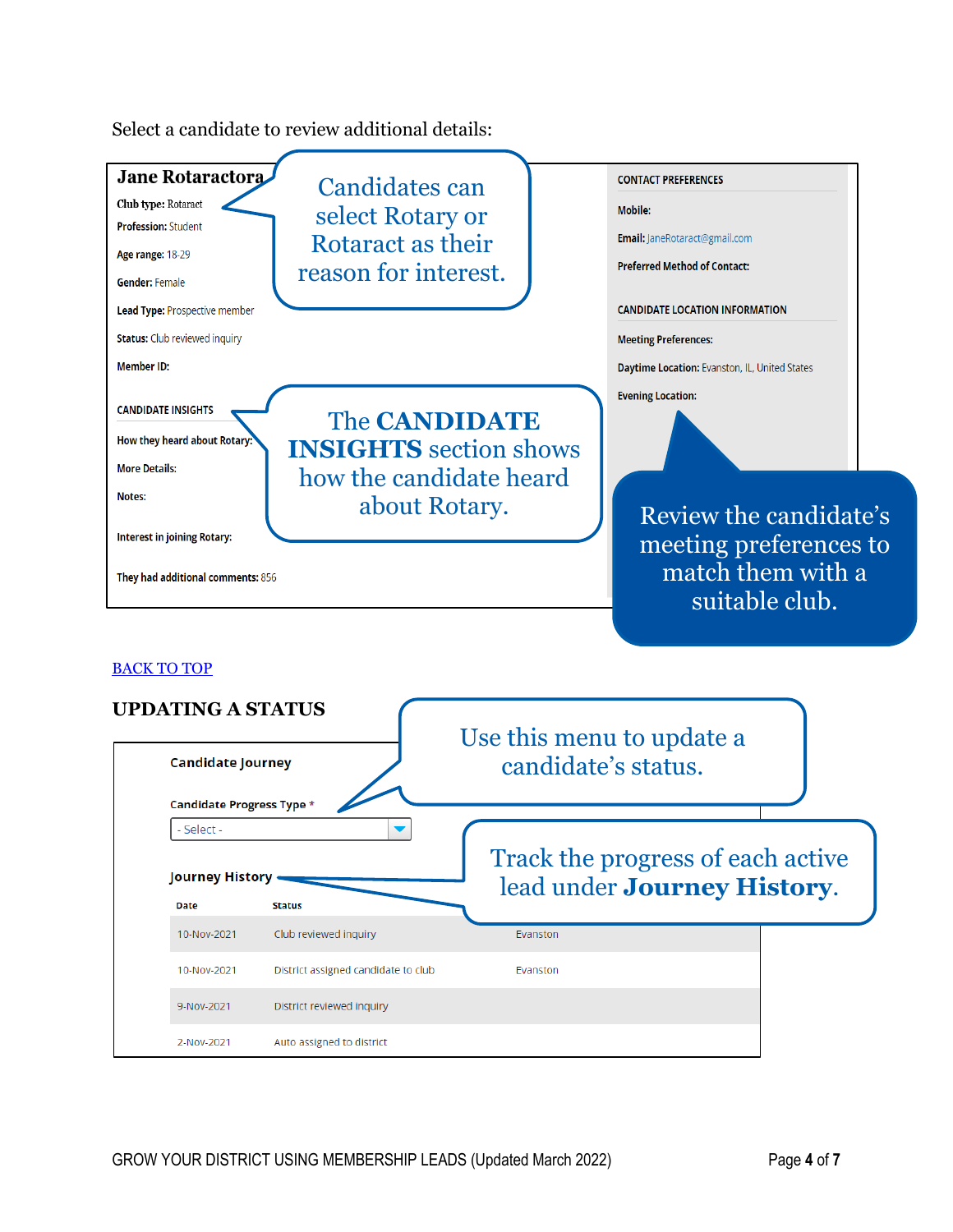Contact candidates and ask them what they hope to gain by joining Rotary. As each candidate progresses through the membership lead process, select options from the **Candidate Progress Type** menu to continually update their status.

**Journey history** shows the progress of active leads and any previous statuses or feedback left by clubs, your district, or staff.

# • **STATUS OPTIONS**

Choose **District reviewed inquiry** if you have reviewed their information and are planning to talk to them about what they're looking for.

- Choose **District contacted candidate** if you have talked to them to learn more about their preferences.
- Choose **District assigned candidate to club** if you have talked to the candidate and assigned them to a club.
- Choose **Candidate sent back to RI for reassignment** if you have talked to the candidate and think they should be assigned to a different club or district.
- Choose **District determined candidate not interested in a club** if you have talked to the candidate and determined that they aren't interested in joining a Rotary or Rotaract club.
- Choose **Club admitted candidate** to notify RI if the candidate is now a member of a Rotary club to help Data Services reconcile any duplicated records.

### [BACK TO TOP](#page-0-0)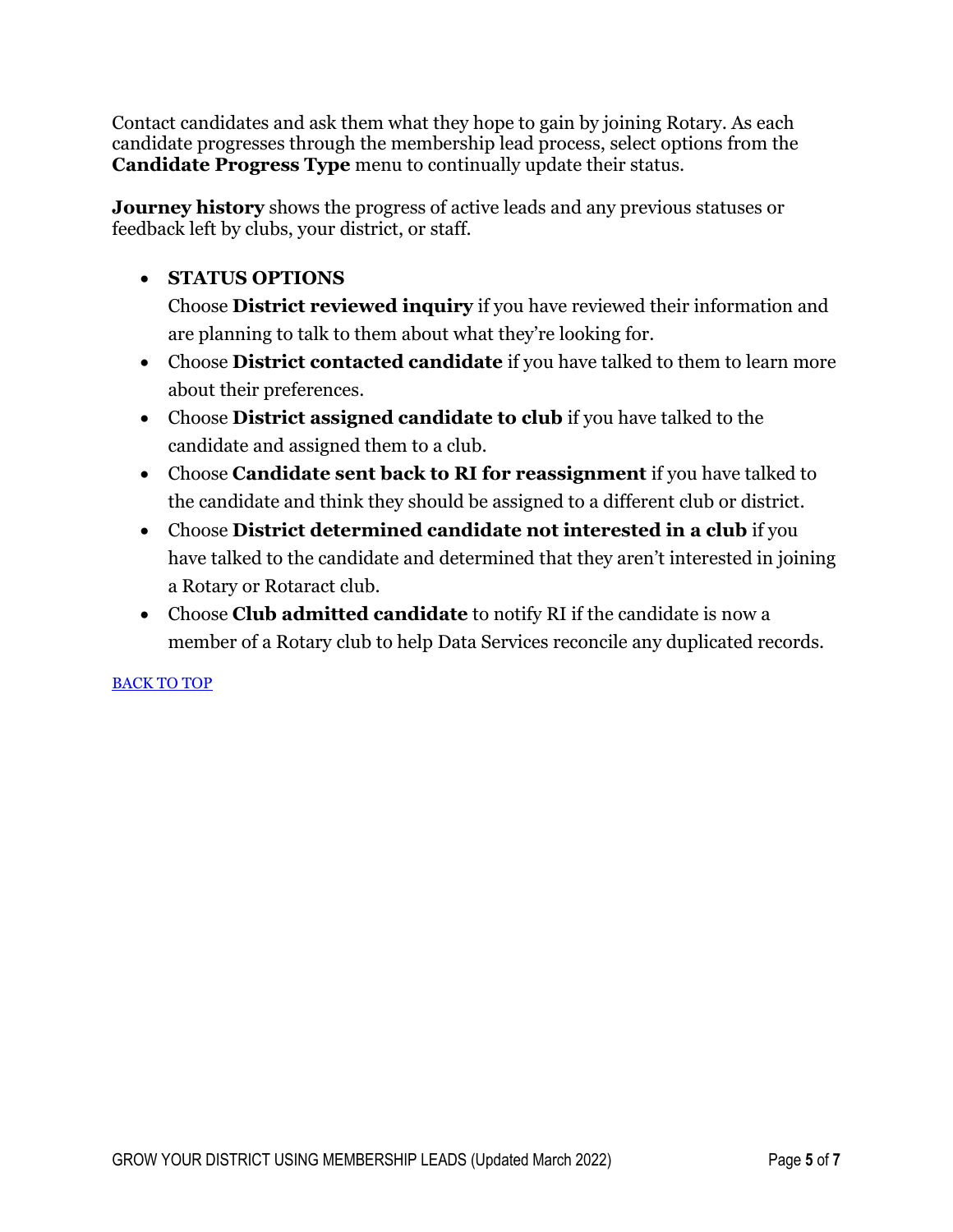<span id="page-5-0"></span>

| <b>ADDING CANDIDATES</b>                                            |   |                          |                      |                        |                          |                                        |        | Add your own candidates.      |  |
|---------------------------------------------------------------------|---|--------------------------|----------------------|------------------------|--------------------------|----------------------------------------|--------|-------------------------------|--|
| <b>CANDIDATES</b><br><b>Prospect type</b><br>Filter $\equiv$<br>Any |   | $\overline{\phantom{a}}$ | <b>Status</b><br>Any |                        | $\overline{\phantom{a}}$ | <b>FILTER</b><br><b>RESET</b>          |        | + Add Lead                    |  |
| Candidate                                                           | ÷ | <b>Prospect Type</b>     | ÷                    | <b>Submission Date</b> | $\hat{=}$                | <b>Current Status</b>                  | $\div$ |                               |  |
| Jane Rotaractora                                                    |   | Prospective member       |                      | 2-Nov-2021             |                          | District assigned<br>candidate to club |        | <b>View Candidate Details</b> |  |
| <b>Pat Rotaractor</b>                                               |   | Prospective member       |                      | 1-Nov-2021             |                          | Club reviewed inquiry                  |        | <b>View Candidate Details</b> |  |
| Gwen Stacey                                                         |   | Prospective member       |                      | 1-Nov-2021             |                          | District assigned<br>candidate to club |        | <b>View Candidate Details</b> |  |

Use the Manage Membership Leads page of My Rotary to store information about all your prospective members. Some things to note:

- You can use the **Add Lead** button to add candidates to the list whenever someone expresses interest in joining Rotary to someone in your district rather than through Rotary.org. They will be notified by email when you enter their information.
- Even if you use another system for tracking prospective members, adding them to **Manage Membership Leads** keeps all your information in one place where it's easy to manage and secure.
- If you use a club management software (like ClubRunner) to report new members to Rotary, please confirm the candidate's member ID before adding them, to avoid duplicating records. This will be listed under the **Candidate Details page** in My Rotary.



# <span id="page-5-1"></span>**REPORTS**